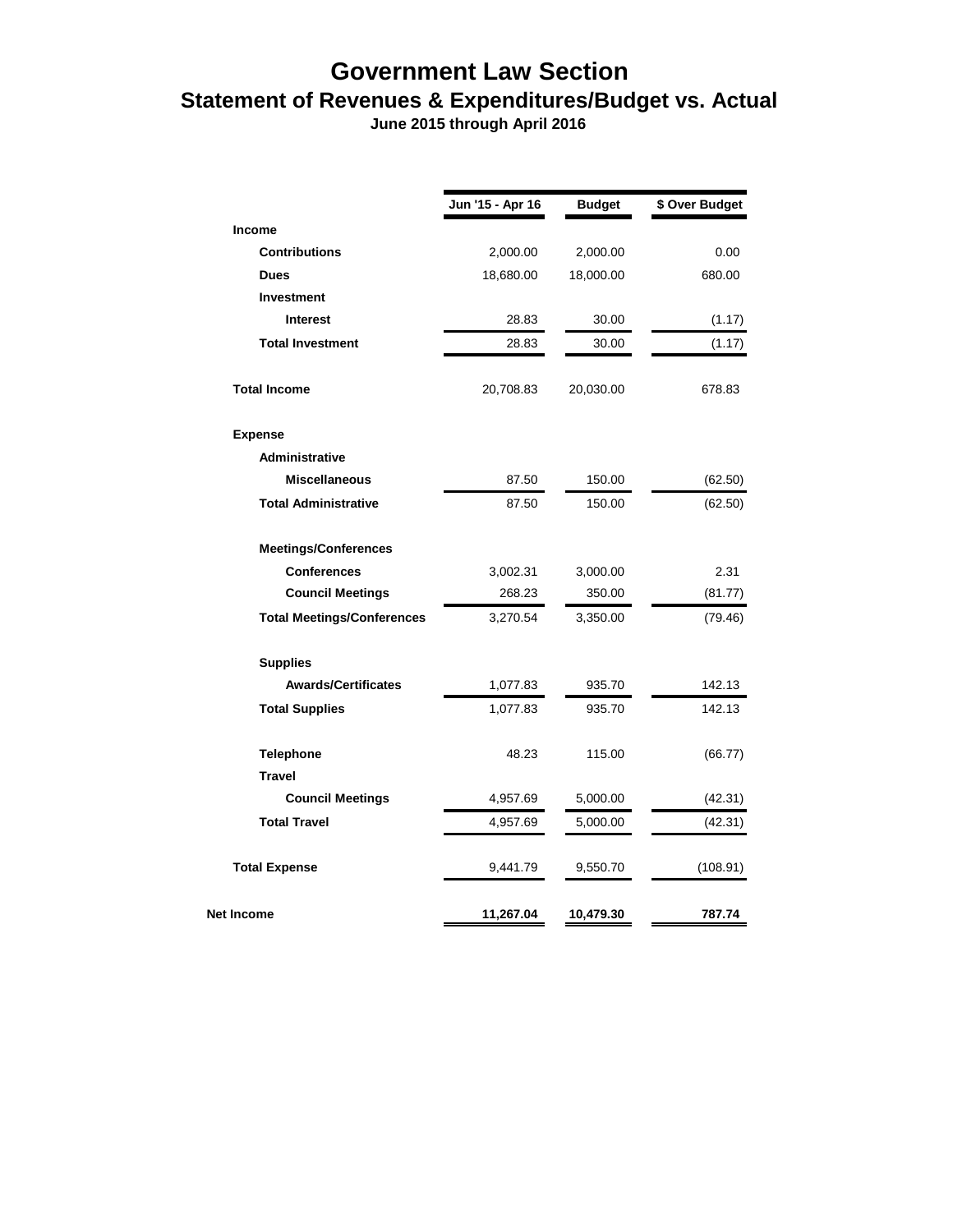## **Government Law Section Rev & Exp Prev Year Comparison June 2015 through April 2016**

|                                   | Jun '15 - Apr 16 | Jun '14 - Apr 15 | \$ Change  | % Change    |
|-----------------------------------|------------------|------------------|------------|-------------|
| Income                            |                  |                  |            |             |
| <b>Contributions</b>              | 2,000.00         | 0.00             | 2,000.00   | 100.0%      |
| <b>Dues</b>                       | 18,680.00        | 17,900.00        | 780.00     | 4.36%       |
| <b>Investment</b>                 |                  |                  |            |             |
| <b>Interest</b>                   | 28.83            | 23.30            | 5.53       | 23.73%      |
| <b>Total Investment</b>           | 28.83            | 23.30            | 5.53       | 23.73%      |
| <b>Total Income</b>               | 20,708.83        | 17,923.30        | 2,785.53   | 15.54%      |
| <b>Expense</b>                    |                  |                  |            |             |
| <b>Administrative</b>             |                  |                  |            |             |
| <b>Miscellaneous</b>              | 87.50            | 0.00             | 87.50      | 100.0%      |
| <b>Administrative - Other</b>     | 0.00             | 201.98           | (201.98)   | $(100.0\%)$ |
| <b>Total Administrative</b>       | 87.50            | 201.98           | (114.48)   | (56.68%)    |
| <b>Meetings/Conferences</b>       |                  |                  |            |             |
| <b>Conferences</b>                | 3,002.31         | 1,796.76         | 1,205.55   | 67.1%       |
| <b>Council Meetings</b>           | 268.23           | 304.85           | (36.62)    | (12.01%)    |
| <b>Total Meetings/Conferences</b> | 3,270.54         | 2,101.61         | 1,168.93   | 55.62%      |
| <b>Supplies</b>                   |                  |                  |            |             |
| <b>Awards/Certificates</b>        | 1,077.83         | 210.00           | 867.83     | 413.25%     |
| <b>Speaker Gifts</b>              | 0.00             | 1,213.00         | (1,213.00) | $(100.0\%)$ |
| <b>Total Supplies</b>             | 1,077.83         | 1,423.00         | (345.17)   | (24.26%)    |
| <b>Telephone</b>                  | 48.23            | 100.12           | (51.89)    | (51.83%)    |
| <b>Travel</b>                     |                  |                  |            |             |
| <b>Council Meetings</b>           | 4,957.69         | 4,216.87         | 740.82     | 17.57%      |
| <b>Total Travel</b>               | 4,957.69         | 4,216.87         | 740.82     | 17.57%      |
| <b>Total Expense</b>              | 9,441.79         | 8,043.58         | 1,398.21   | 17.38%      |
| <b>Net Income</b>                 | 11,267.04        | 9,879.72         | 1,387.32   | 14.04%      |